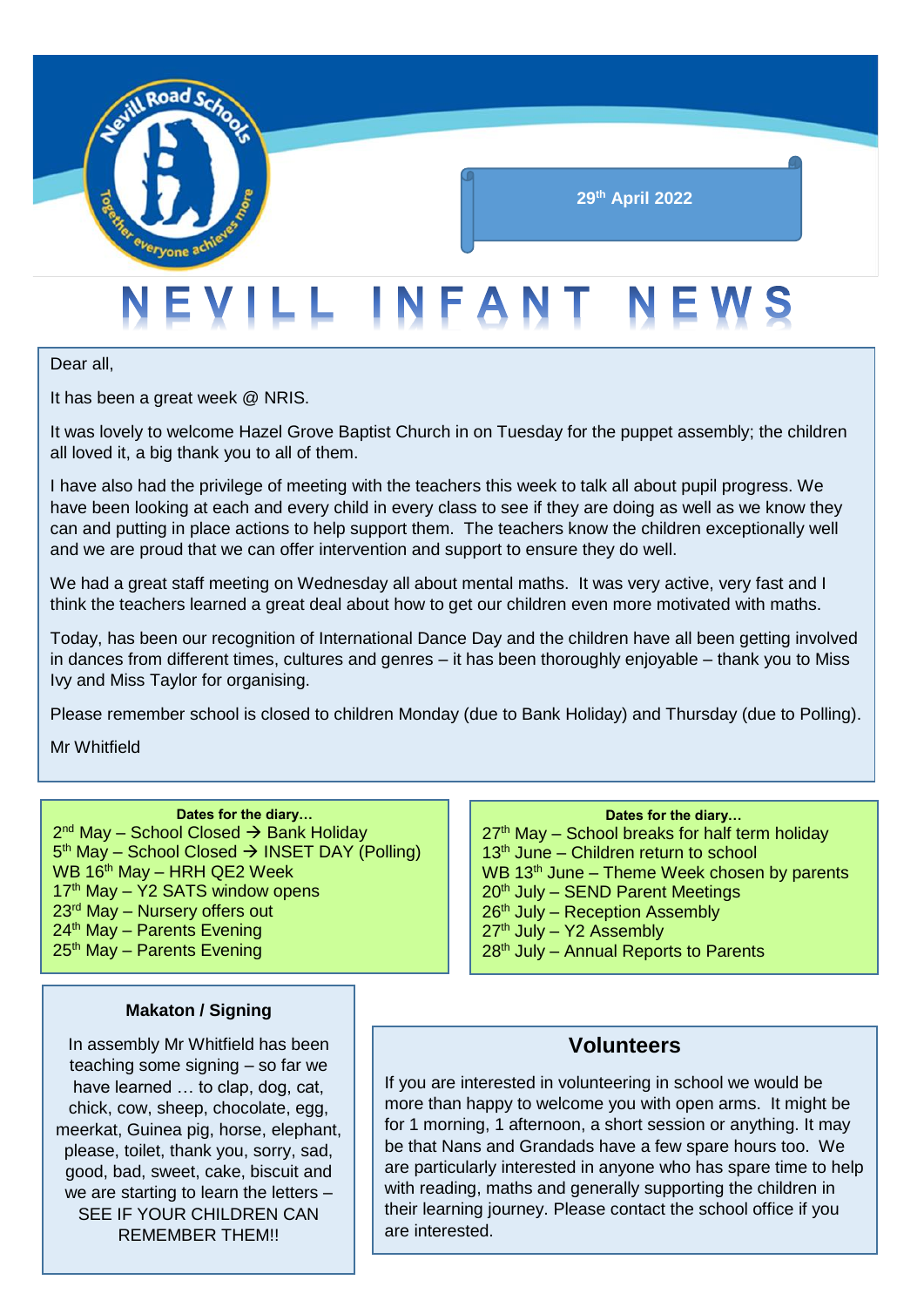

#### **Governors – 2 co-opted vacancies**

We are still in a position where we have vacancies on our Governing Board.

If you are interested in helping shape the direction of the school, interested in being a critical friend to the school leadership and have particular skills in finance, health & safety or personnel we would love to hear from you. Please contact the school office and either Mr Whitfield or Mrs Wilke (Chair) will be in touch.

## **29th April 2022**

# **T H E M E W E E K**

**After the Summer half term holiday we will be having our theme week that is chosen by the parents. We have had a few suggestions but would like more … please email in if you have an idea for our exciting week.**



# Special Headteacher Awards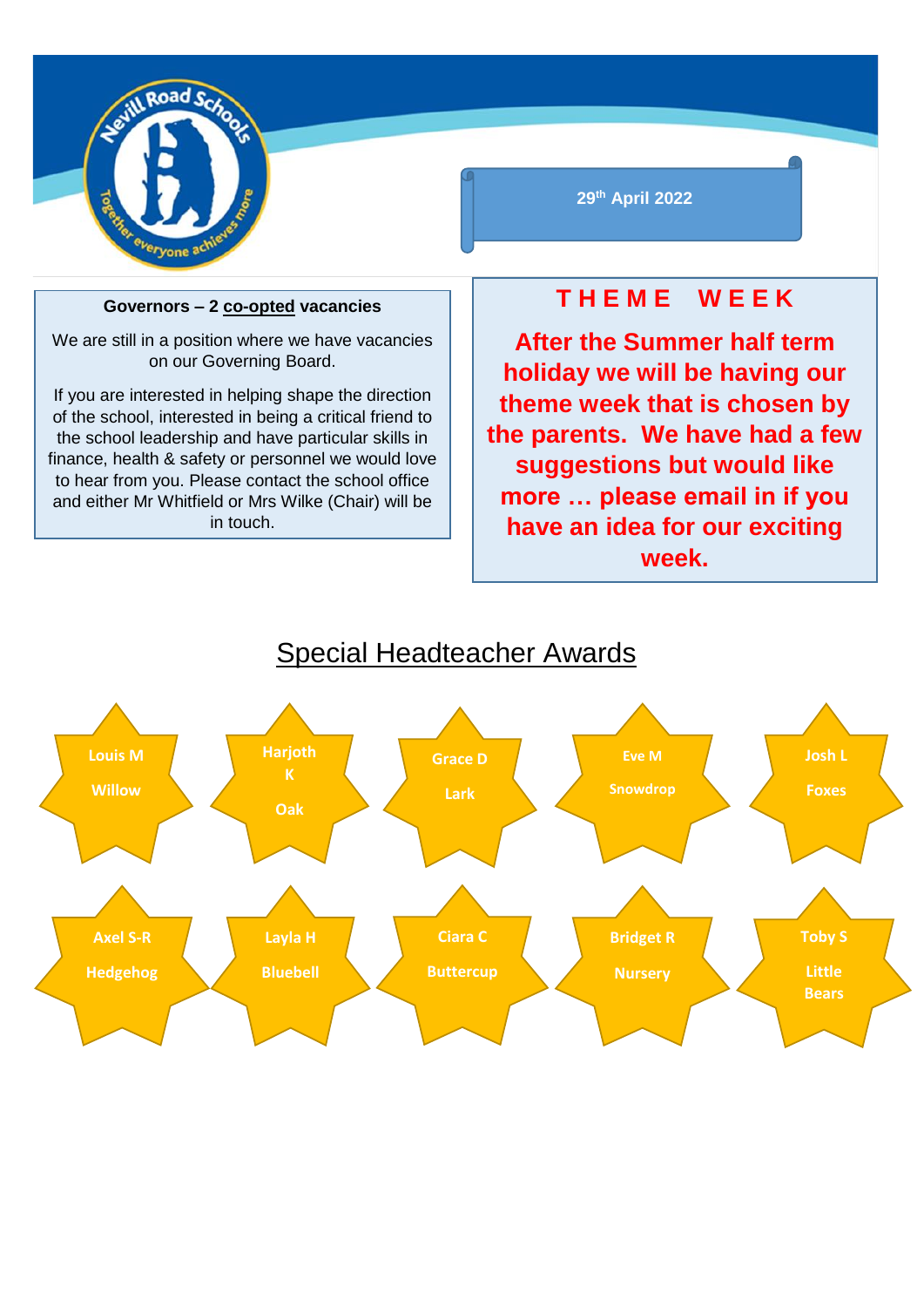

**have noticed how great they have been – Well Done, we are very proud of you!!**